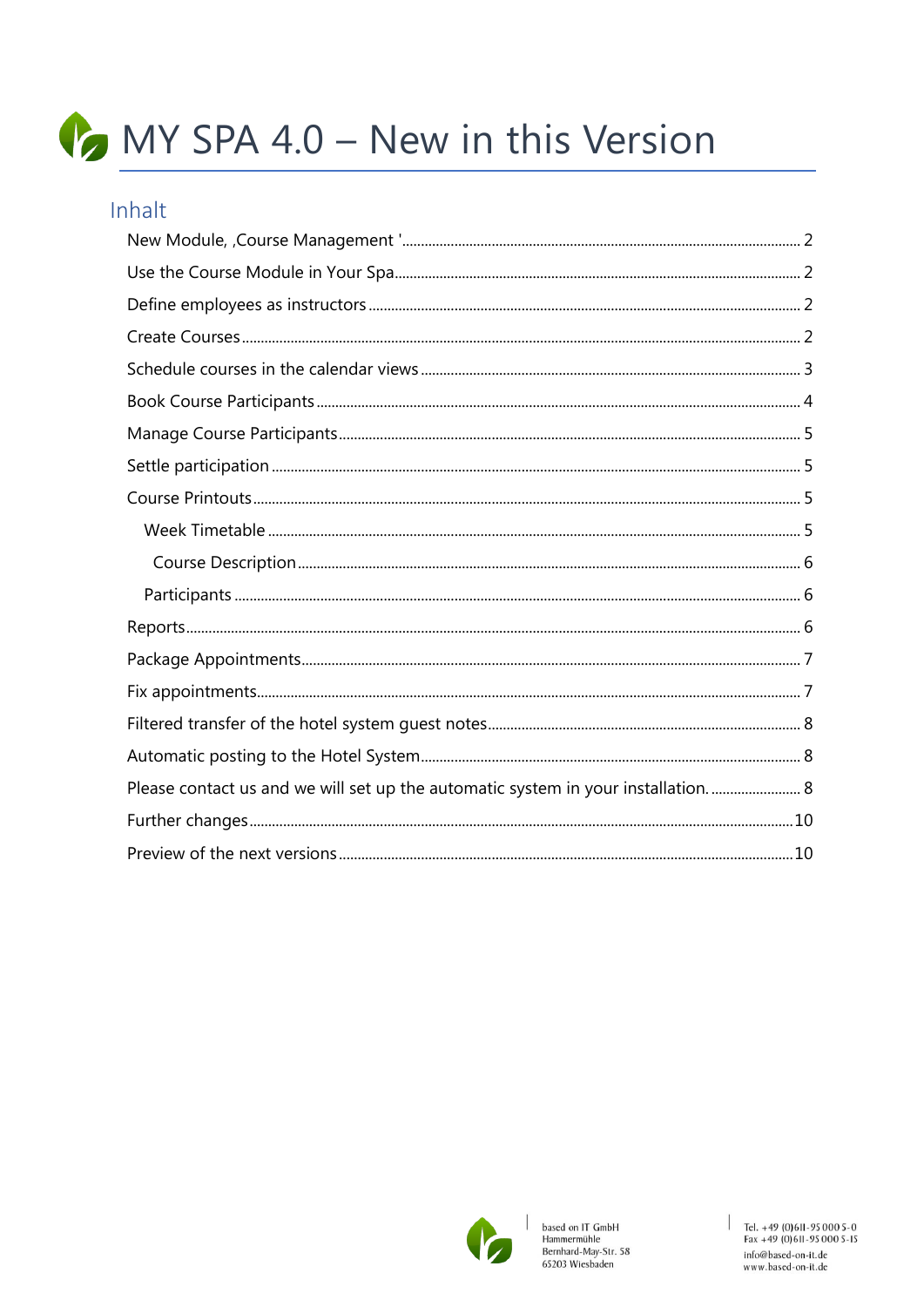### <span id="page-1-0"></span>New Module, , Course Management '

As a new feature, the MY SPA course module has been added. Please note: Prerequisite for the use is the licensing and activation of the module! Please contact your sales partner or us directly.

Courses or group appointments of a trainer / therapist with associated room and several participants can now be planned. A course planning page has been set up to configure a course with instructor, min. and max. number of participants and time intervals. Guests may be booked in through different ways and descriptions and participant lists printed.

### <span id="page-1-1"></span>Use the Course Module in Your Spa

After licensing, you can activate the use of the module by visiting 'Main Settings' – 'Shop Data' and ticking the option 'Course-Module active':

| Days in the Future          | 365 Days |
|-----------------------------|----------|
| Course-Module active        |          |
| <b>Cancel after Payment</b> |          |

### <span id="page-1-2"></span>Define employees as instructors

If the group module is activated, employees may be defined in the Employee Settings not only as specialist, but also as a 'trainer'.

| `omment                |                        |  |
|------------------------|------------------------|--|
| <sup>e</sup> pecialist | <b>Trainer</b><br><br> |  |
|                        |                        |  |

Depending on which tasks the employees can take over, the treatment or course offers are presented for him/ her to check on.

### <span id="page-1-3"></span>Create Courses

Regardless of whether you are creating a yoga-, ski-class or excursion, under 'Main Settings' – 'Courses', you create the course with its basic data, price and appearance in the calendar and determine where and with which instructors it can take place.

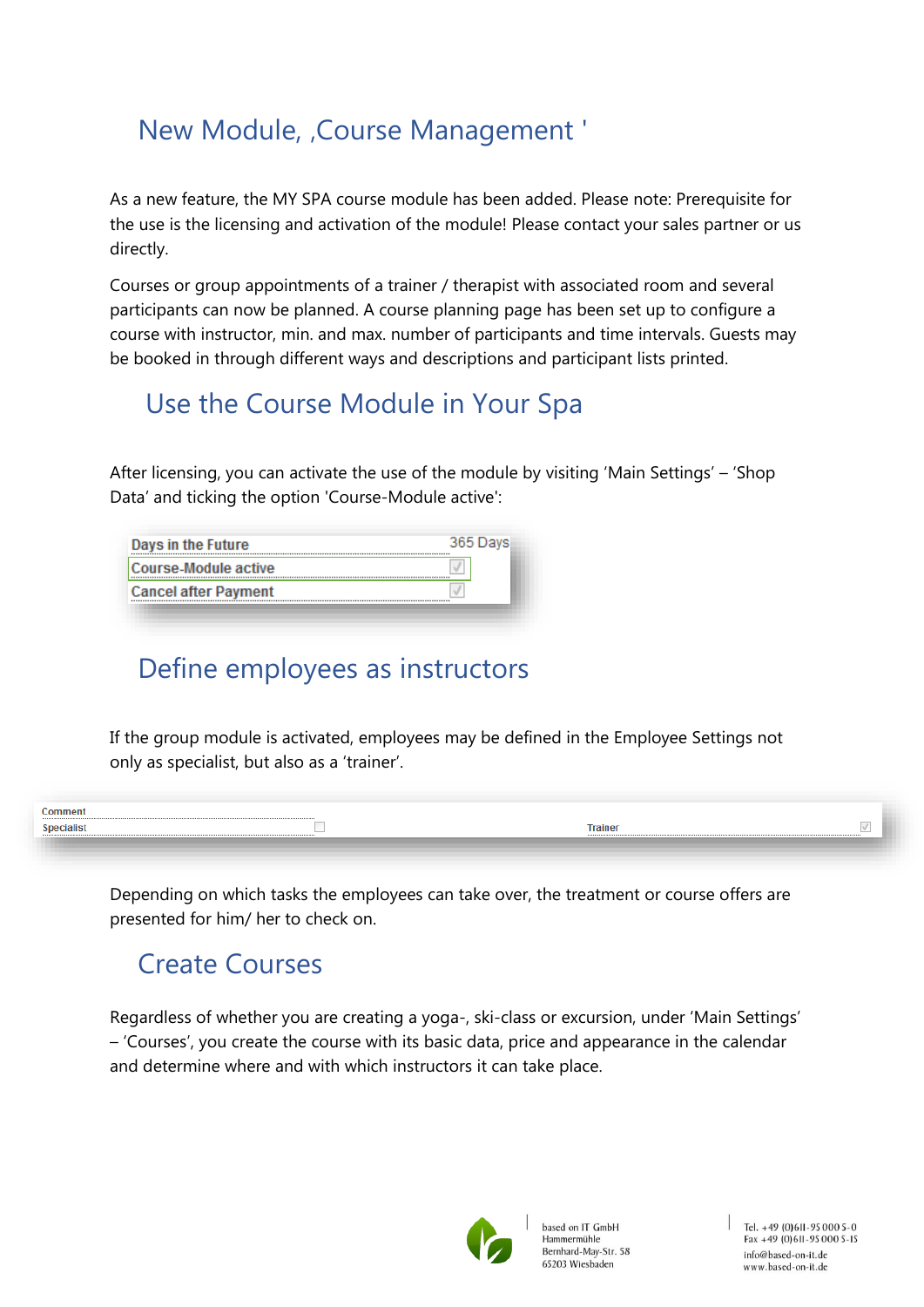The data to be entered is mainly the same as for treatments. In addition, enter information about the number of participants:

| Category                    |  |
|-----------------------------|--|
| <b>Minimal Participants</b> |  |
| <b>Maximum Participants</b> |  |

Images, as well as short and long description of the course will be used for the printouts, and in one of the upcoming versions for booking engine and API. Please note: Grafics will automatically trimmed to the presentation as a banner in the PDFs.

### <span id="page-2-0"></span>Schedule courses in the calendar views

Once the course has been set, determine when exactly the course will take place, and reserve a room and trainer. To do this, click on the desired start date in a calendar and select the new tab 'Course'.

| Treatment<br>Course | Other Appointment                                                                                                                                            |
|---------------------|--------------------------------------------------------------------------------------------------------------------------------------------------------------|
| Course              | Pilates 45 min (+0+15)<br>$\blacksquare$                                                                                                                     |
| Room/Ressource      | $\overline{\phantom{a}}$<br>Activity                                                                                                                         |
| Specialist          | Julia                                                                                                                                                        |
| Date                | 01/24/2019                                                                                                                                                   |
|                     |                                                                                                                                                              |
| Start               | bis 15:00 o'Clock<br>14:00                                                                                                                                   |
| Price               | 15,00<br><b>EUR</b>                                                                                                                                          |
| Repeat              | never daily o weekly                                                                                                                                         |
| End-Date            | The automatic appointment creation is carried out until the entered end date, but only<br>07.02.2019<br>$\overline{\mathbf{H}}$<br>during the opening hours. |
| Comment             | A                                                                                                                                                            |
| Fixed               | Specialist Room Date<br>$\overline{\mathbb{R}^n}$                                                                                                            |

The difference to booking treatments is that you first create the course without guests and may repeat it directly in a specific time interval like daily or weekly.



based on IT GmbH Hammermühle Bernhard-May-Str. 58 65203 Wiesbaden

Tel. +49 (0) 6II-95 000 5-0<br>Fax +49 (0) 6II-95 000 5-15 info@based-on-it.de www.based-on-it.de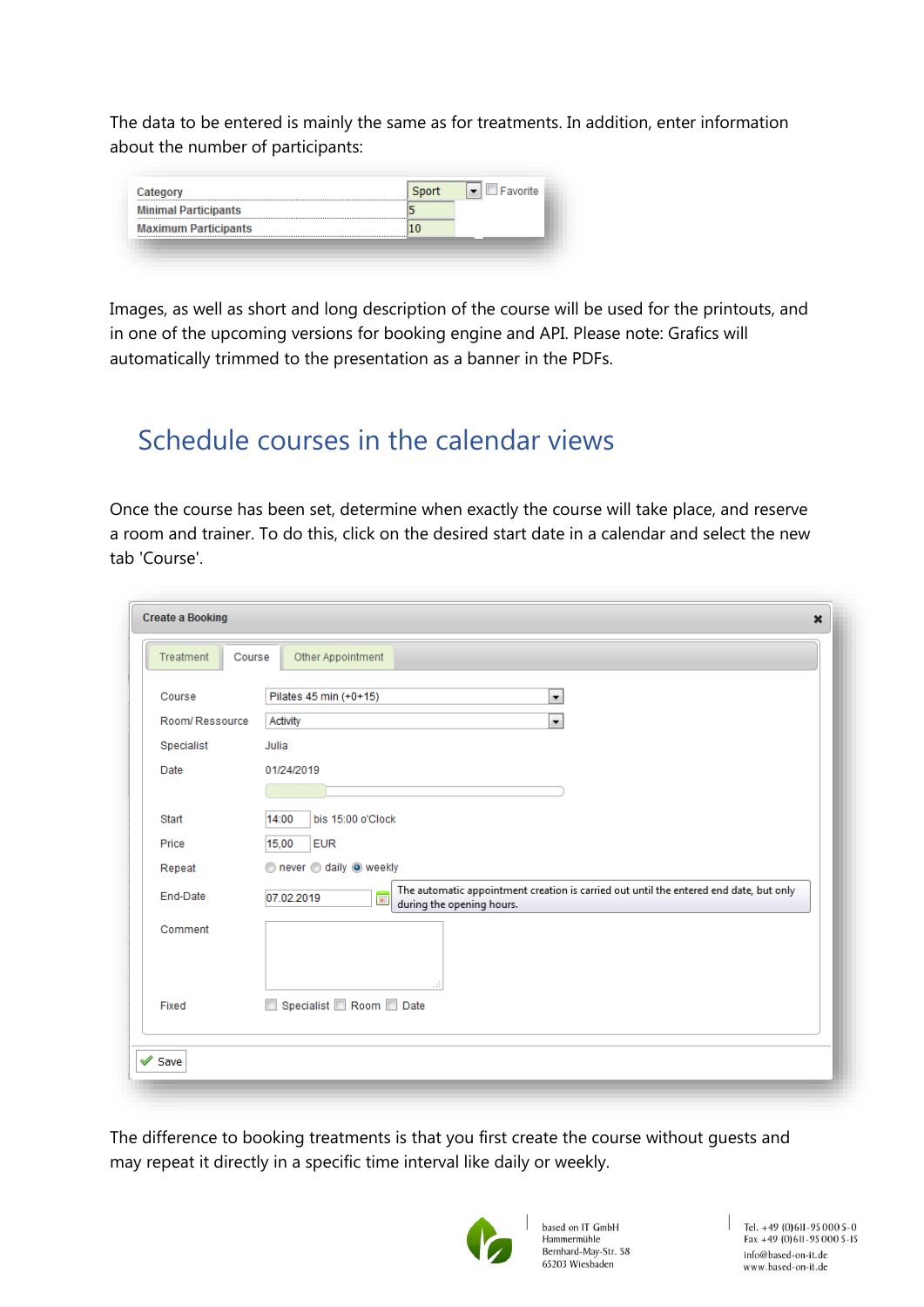If you choose a repetition, the trainer, room, and time are initially retained for subsequent courses - however, they can be deleted and moved separately later. It is necessary to enter an end date of the repetitions.

### <span id="page-3-0"></span>Book Course Participants

If a guest wants to attend a course, you can book it in two ways.

1. In the calendar: Open the course date with a mouse click and click on the button 'Add customer'. It opens the usual guest search and the participant is added.

Add customer

2. Open the overview of your already scheduled courses via the menu 'New Booking' - 'Course'. When you open this view, the next seven days are preset as the date picker. If you have assigned categories, you can limit the search by selecting the category. Your course offer is listed by date. Open the course by clicking the heading bar and add a guest via the Guest Search.



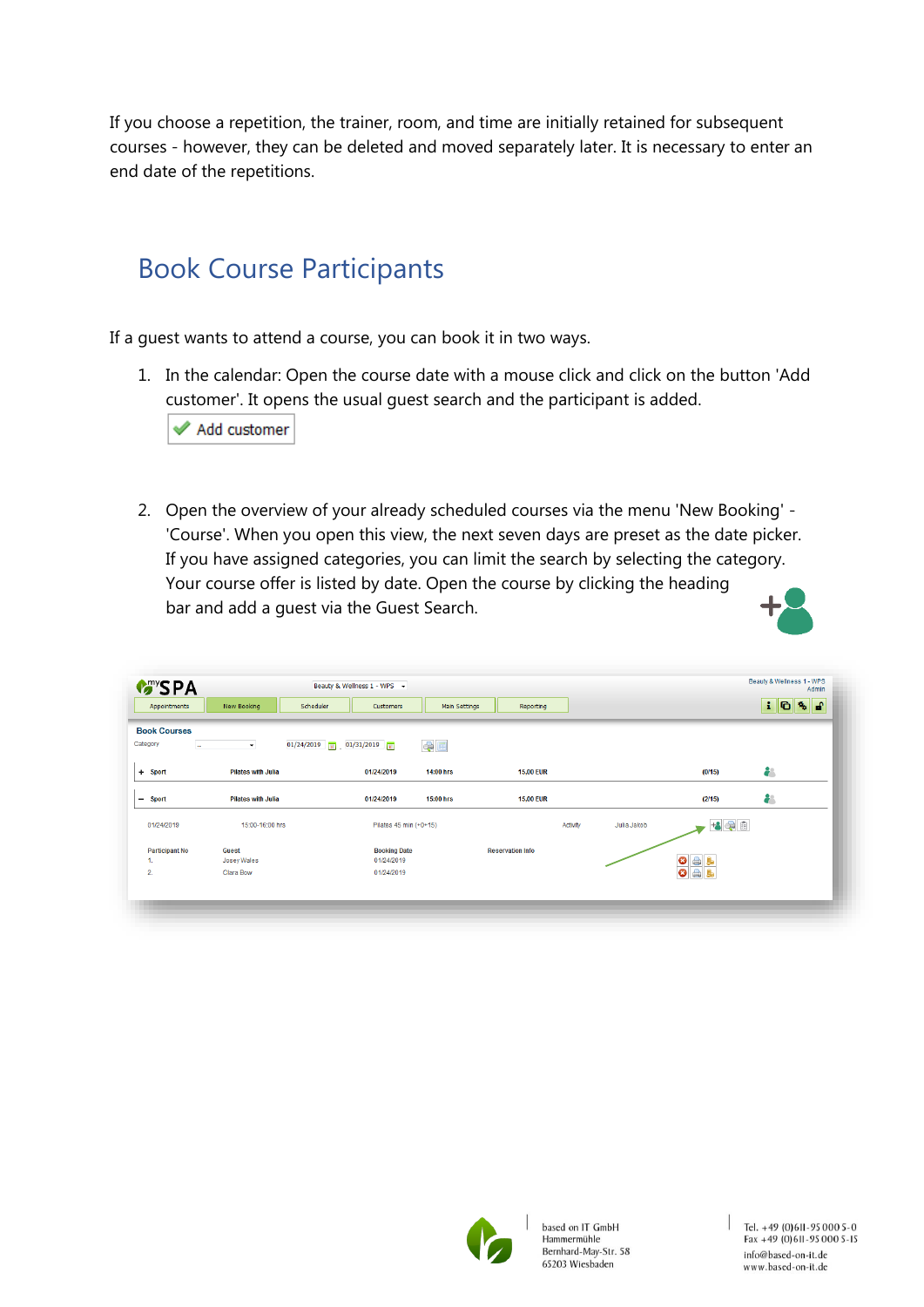### <span id="page-4-0"></span>Manage Course Participants

In the Course overview under 'New Booking' - 'Course' you will see all information about the upcoming classes. The color of the people icon indicates the number of participants. In this case, the minimum and maximum number of participants entered in the course will be used for the color code in the course symbols. Nevertheless it is always possible to overbook a course.



You can see the booked participants and can generate the course description and a list of participants.

### <span id="page-4-1"></span>Settle participation

Participation in an event are settled in the same way as treatments. You can call up the payment dialog for transferring to the hotel system, or transfer the appointment for billing to the POS system MY POS at various points: in the calendar appointment, the course overview or in the customer data.

Please note that the participation per guest is charged separately and not for all participants of a course.

### <span id="page-4-2"></span>Course Printouts

Three different course PDFs are available:

#### <span id="page-4-3"></span>**■ Week Timetable**

This PDF lists all classes that match your selection (period / category). Go to 'New Booking' - 'Course' and if necessary, change the date selection to the week for which you want to create a timetable.

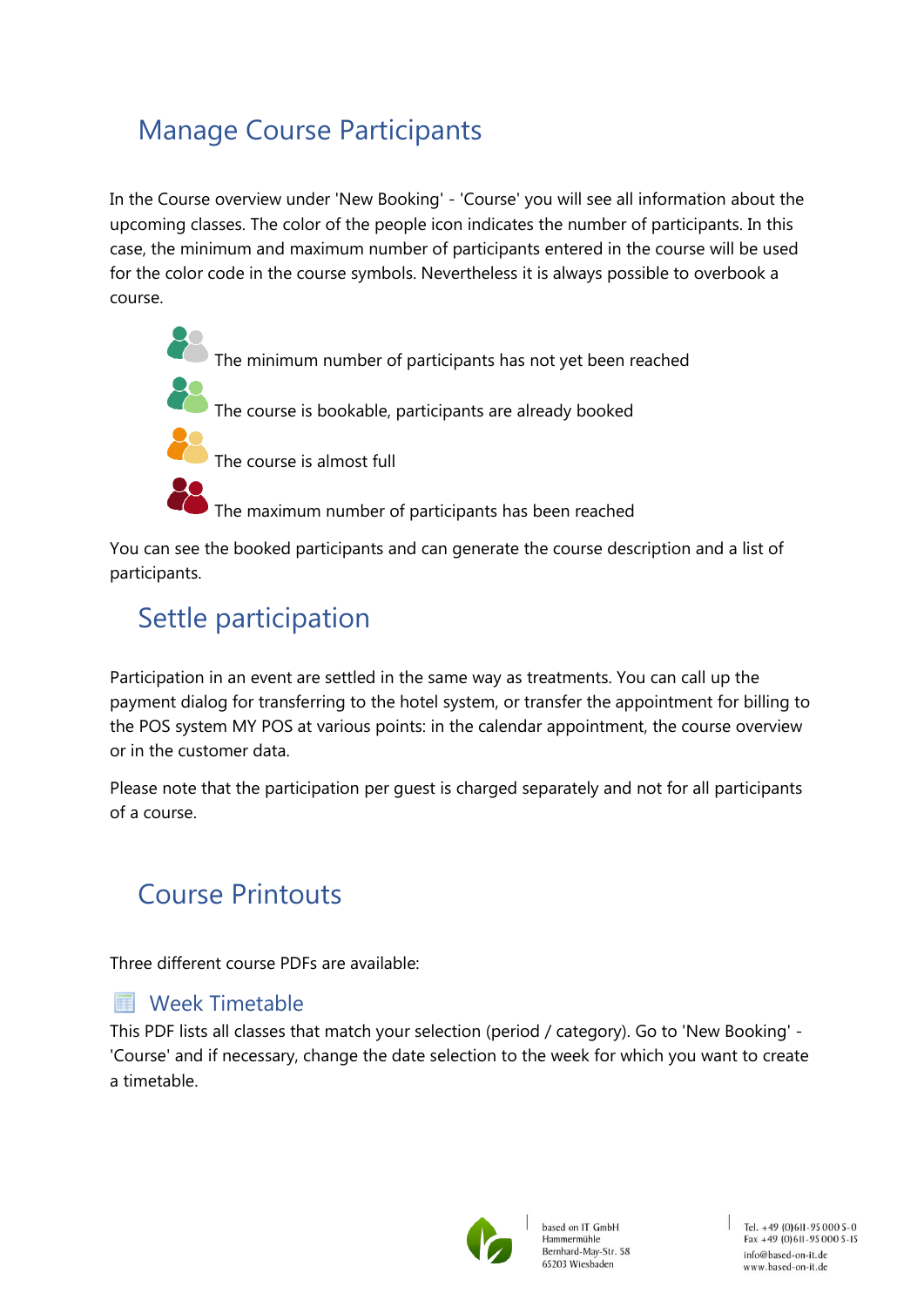| Appointments                             | New Booking | Scheduler  | <b>Customers</b>       | Main Settings           |
|------------------------------------------|-------------|------------|------------------------|-------------------------|
| <b>Book Courses</b><br>Category<br>Sport | $\bullet$   | 01/30/2019 | $\boxed{2}$ 02/06/2019 | ਼ਰ<br>Week<br>Timetable |

#### <span id="page-5-0"></span>c Course Description

If you have provided detailed

descriptions and a picture in the Main Settings of your courses, this information will be displayed per course on a PDF, each with appointment, room and trainer.

### <span id="page-5-1"></span>图 Participants

You may generate a list of participants using the path 'New Booking' - 'Course' by opening the course details; via the 'Appointments' page in the list of Attendance List appointments or directly in the calendar appointment detail.

| <b>Course Details</b>  |                 |                        |          |             |   | ж                                  |
|------------------------|-----------------|------------------------|----------|-------------|---|------------------------------------|
| 01/30/2019             | 14:00-15:00 hrs | Pilates 45 min (+0+15) | Activity | Julia Jakob | E |                                    |
|                        |                 |                        |          |             |   | **********************             |
|                        |                 |                        |          |             |   | ,,,,,,,,,,,,,,,,,,,,,,,,,,,,,,,,,, |
| Pilates 45 min (+0+15) |                 | Julia Jakob            |          | 14:00       |   | 01/15                              |

### <span id="page-5-2"></span>Reports

Courses are listed in the sales statistics and the utilization report and are included in the commission statistics.

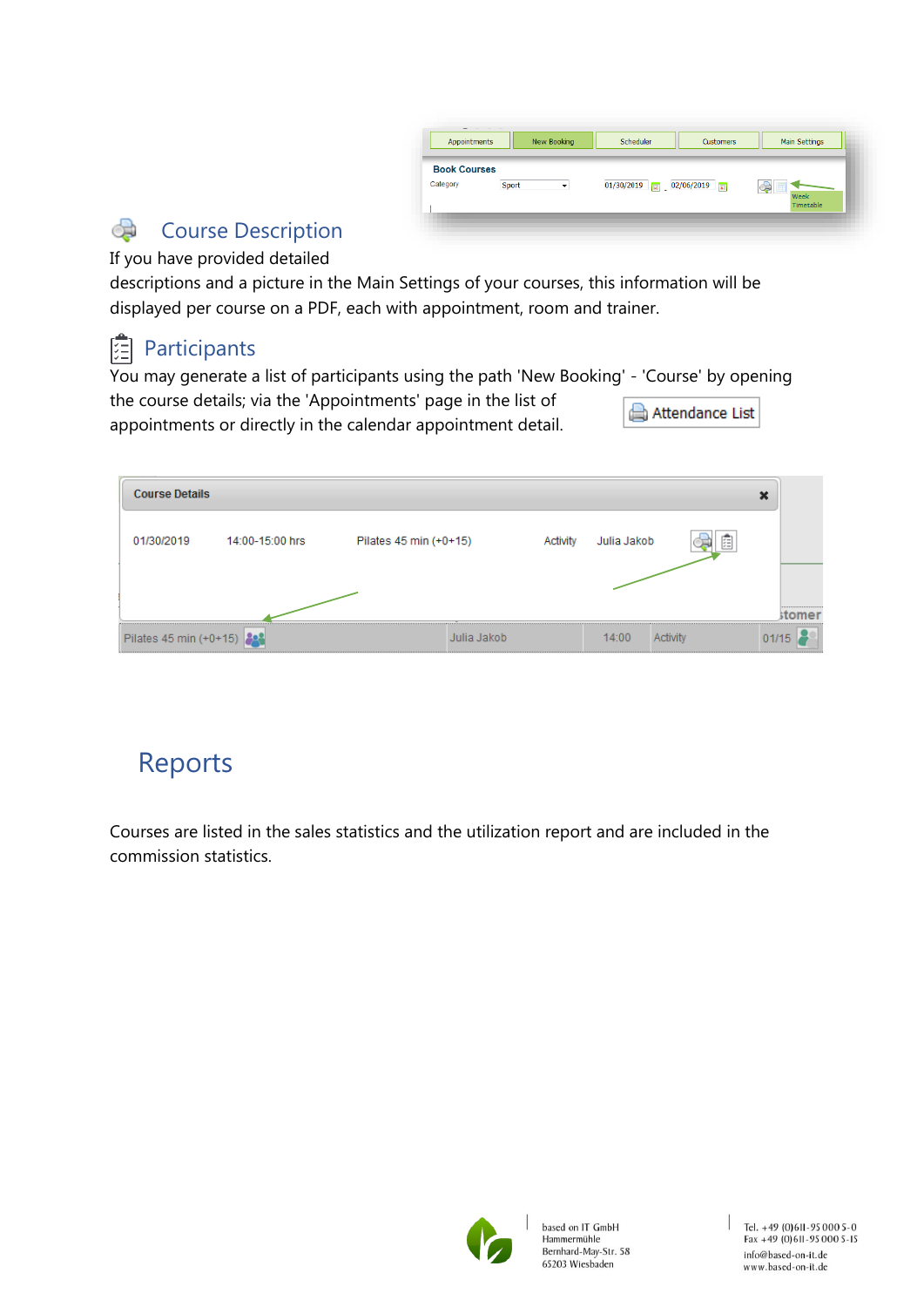|                                                                        | New Booking     |
|------------------------------------------------------------------------|-----------------|
|                                                                        | New Appointment |
| Sorting of menu item , New Booking '                                   | Course          |
|                                                                        | Package         |
| The sorting of the submenu items of 'New Booking 'has been rearranged. | New Package     |
|                                                                        | New Item        |
| <b>Package Appointments</b>                                            |                 |

**Many SPA** 

Appointments

Open Packages

Search

Package Name: Customer:

**Packages** 

New Booking

Closed Packages

<span id="page-6-0"></span>Unpaid packages may now also be billed in an appointment of the package component.

When searching for available appointments for a package the period is limited to the guest's stay.

Sorting by customer name is corrected and search by customer name is added.

<span id="page-6-1"></span>

| <b>Fix appointments</b> |
|-------------------------|
|-------------------------|

.

In the appointment detail view, when creating and editing an appointment, the specialist, the room and / or time can be marked in a checkbox as 'Fix'.

| Treatment<br>Course | Other Appointment                                                                                                                   |
|---------------------|-------------------------------------------------------------------------------------------------------------------------------------|
| Treatment           | Collagen Eye Treatment 20 min (+5+10)<br>$\overline{\phantom{a}}$                                                                   |
| Room/Ressource      | Beauty 2<br>$\overline{\phantom{a}}$                                                                                                |
| Specialist          | Anja L.                                                                                                                             |
| Date                | 01/30/2019                                                                                                                          |
| <b>Start</b>        | 15:00<br>bis 15:35                                                                                                                  |
| Price               | 25,00<br><b>EUR</b>                                                                                                                 |
| Guest               | $\mathcal{P}$                                                                                                                       |
| Comment             |                                                                                                                                     |
| Fixed               | V Specialist Room Date                                                                                                              |
| $\vee$ Save         | Mark specifics of the appointment, which should be considered as fixed. In case of<br>changes contrary to them, a warning is shown. |

If you change the as 'fix' marked criteria, you need to confirm a warning before the change takes effect.



based on IT GmbH Hammermühle Bernhard-May-Str. 58 65203 Wiesbaden

Tel. +49 (0)611-95 000 5-0<br>Fax +49 (0)611-95 000 5-15 info@based-on-it.de www.based-on-it.de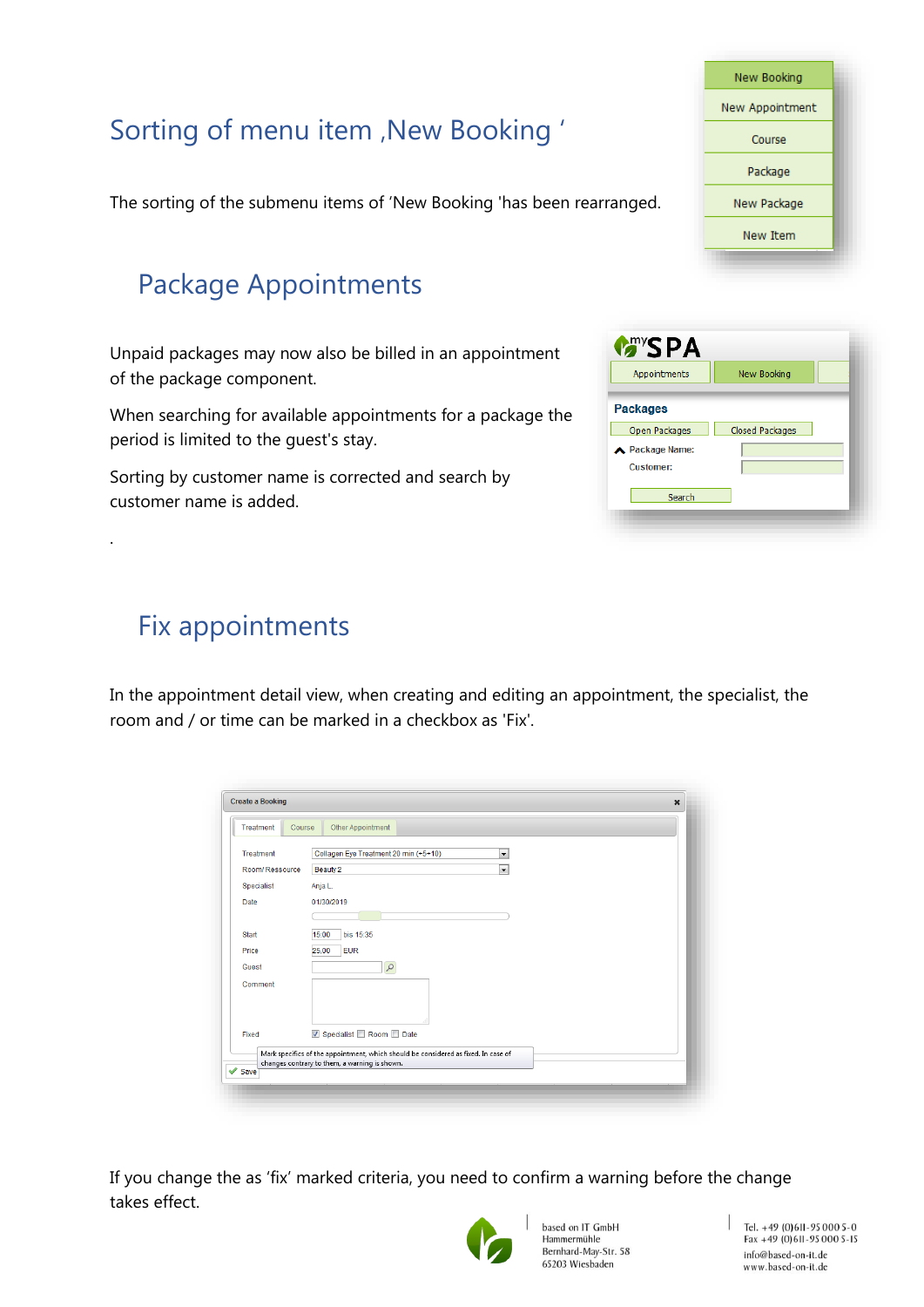## <span id="page-7-0"></span>Filtered transfer of the hotel system guest notes

In the spa's Shop Data, you may select in the settings for the PMS connection which category of the reservation note should be displayed in MY SPA.

| <b>Reservation Notes</b> | Show both     |
|--------------------------|---------------|
|                          | Show no Notes |
|                          | Show Note 1   |
|                          | Show Note 2   |
| @ 2009-19 based on IT G  | Show both     |

### <span id="page-7-1"></span>Automatic posting to the Hotel System

In the spa's Shop Data, a setting may be selected, with which the postings are automatically transferred to your hotel system. You may use this feature for the treatments, sold items and courses, as well as the participation in appointments from arrangements. Packages sold in MY SPA will be settled at the time of the first package date.

|                          | Protel<br>$\overline{\phantom{a}}$ |                                                      |
|--------------------------|------------------------------------|------------------------------------------------------|
| <b>PMS Connection</b>    |                                    | <b>Protel Payment</b>                                |
| <b>Hotel Property ID</b> |                                    |                                                      |
| URL                      | http://217.6.121.162:2324          | test_user<br><b>Hotel Interface Username</b>         |
| Password                 | test_password                      | <b>Preview Check-Ins</b><br>$\overline{\phantom{a}}$ |
|                          | $\overline{\mathcal{A}}$           | <b>Post-Processing time for</b><br>30                |
| <b>Automatic billing</b> |                                    | automatic transfer                                   |

Please note: Tipping must be settled manually. Please discuss the appropriate procedure with us.

Transmission errors to the PMS (reservation not checked in, or account unknown) are shown on the 'Appointments' page and can be re-sent after clarification with the reception.



<span id="page-7-2"></span>Please contact us and we will set up the automatic system in your installation.

### Price change for appointments

Already when creating an appointment, a different price can be stored, which is transferred during manual or automatic billing. The old price is also displayed.

Also in the 'Edit' mode, the original treatment price can be changed manually.



based on IT GmbH Hammermühle Bernhard-May-Str. 58 65203 Wiesbaden

Tel. +49 (0)611-95 000 5-0  $Fax + 49(0)611 - 950005 - 15$ info@based-on-it.de www.based-on-it.de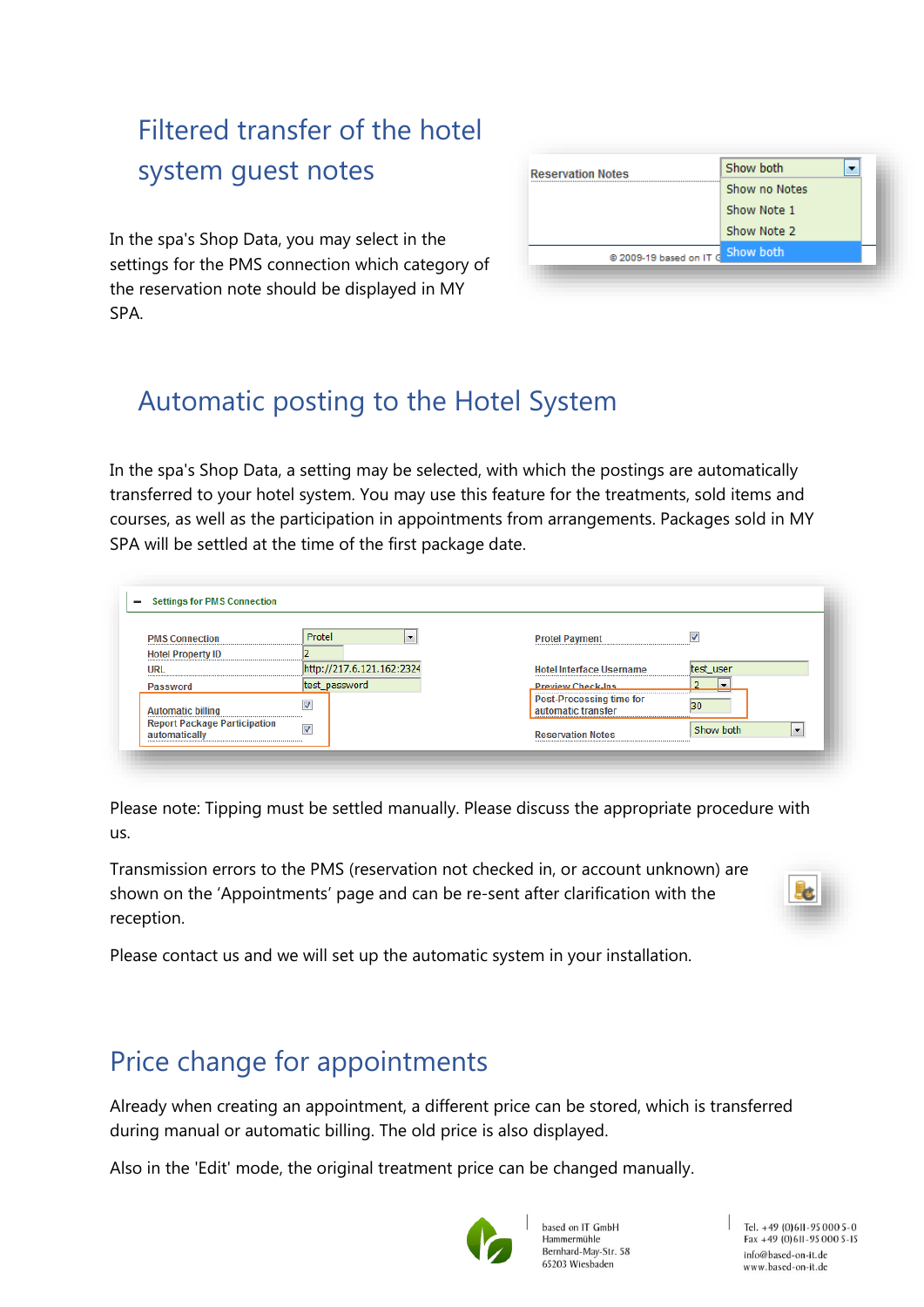Please note: the change only applies to the selected appointment. If the price is changed and the appointment is changed again by using the function "../Replace", the manual price change is not transferred!

### Hide absent employees

Certain appointment types, such as vacation, illness, and free time, can be marked with a flag, which determines whether they should be shown in the calendars by clicking on the filter symbol and schedules. Open the processing of the appointment types by clicking on Master data - Administration and, Appointments'.

| Treatment          | Ayurveda Massaging 90 min            |  |  |  |  |
|--------------------|--------------------------------------|--|--|--|--|
| Room               | Massage 1<br>$\blacktriangledown$    |  |  |  |  |
| Specialist         | benutzer<br>$\overline{\phantom{a}}$ |  |  |  |  |
| Day                | 01/30/2019                           |  |  |  |  |
| Time               | 15:00 until 16:30                    |  |  |  |  |
| <b>Total time</b>  | 15:00 until 16:40                    |  |  |  |  |
| Price              | EUR (100,00 EUR)<br>80,00            |  |  |  |  |
| Customer           | Mahatma Gandhi<br>ρ                  |  |  |  |  |
| Comment            |                                      |  |  |  |  |
| <b>Guest Notes</b> |                                      |  |  |  |  |
| Fixed              | Specialist Room Date                 |  |  |  |  |
| Save               |                                      |  |  |  |  |

|              | <b>Many SPA</b>                                                                          |                  |           | Beauty & Wellness 1 - WPS - |                                          |           |                                                     |                                                             | Beauty & Wellness 1 - WPS<br>Admin            |
|--------------|------------------------------------------------------------------------------------------|------------------|-----------|-----------------------------|------------------------------------------|-----------|-----------------------------------------------------|-------------------------------------------------------------|-----------------------------------------------|
|              | Appointments                                                                             | New Booking      | Scheduler | Customers                   | Main Settings                            | Reporting |                                                     | $\mathbf{i}$                                                | <b>d</b><br>G<br>杨                            |
|              | <b>Appointment Types</b><br><b>Go Back</b><br>(Your query returned 13 matches in total.) | New              |           |                             | Shop Data<br>Administration<br>Employees |           |                                                     |                                                             |                                               |
|              | <b>Description</b><br>$\triangle$ $\overline{\mathbf{v}}$                                |                  |           | Color                       | Rooms                                    |           | Productivity<br>$\triangle$ $\overline{\mathbf{v}}$ | <b>Show presence</b><br>$\triangle$ $\overline{\mathbf{v}}$ | active<br>$\triangle$ $\overline{\mathbf{v}}$ |
| Q            | Aufräumen                                                                                |                  |           | Aufräumen                   | Treatments                               |           | 100%                                                | ✔                                                           | $\blacktriangledown$                          |
| $\mathbb{Q}$ | Bürozeit                                                                                 |                  |           | Bürozeit                    | Courses                                  |           | 30%                                                 | ✔                                                           | $\checkmark$                                  |
| $\mathbb{Q}$ | Freizeit                                                                                 |                  |           | Freizeit                    | Packages                                 |           | 0%                                                  | ×                                                           | $\checkmark$                                  |
| $\mathbb{Q}$ | Führung                                                                                  |                  |           | <b>Führung</b>              | Items                                    |           | 50%                                                 | ✔                                                           | ✔                                             |
| $\mathbb{Q}$ | Krankheit                                                                                |                  |           | Krankheit                   | Translations                             |           | 0%                                                  | ×                                                           | $\checkmark$                                  |
| $\mathbb{Q}$ | Meeting                                                                                  |                  |           | Meeting                     | Const                                    |           | 100%                                                | ✔                                                           | $\checkmark$                                  |
| $\mathbb{Q}$ | Pause                                                                                    |                  |           | Pause                       |                                          |           | 0%                                                  | $\checkmark$                                                | $\checkmark$                                  |
| $\mathbb{Q}$ |                                                                                          | Personalgespräch |           | Personalgespräch            |                                          |           | 100%                                                | $\checkmark$                                                | $\checkmark$                                  |
| $\mathbb{Q}$ | Rezeption                                                                                |                  |           | Rezeption                   |                                          |           | 100%                                                | ✔                                                           | $\checkmark$                                  |
| $\mathbb{Q}$ | Schulung                                                                                 |                  |           | Schulung                    |                                          |           | 100%                                                | $\checkmark$                                                | $\checkmark$                                  |
| $\mathbb{Q}$ | Sonstiges                                                                                |                  |           | Sonstiges                   |                                          |           | 0%                                                  | ✔                                                           | ✔                                             |
| $\mathbb{Q}$ | Standby                                                                                  |                  |           | Standby                     |                                          |           | 80%                                                 | ×                                                           | ✔                                             |
| $\mathbb{Q}$ | Urlaub                                                                                   |                  |           | Urlaub                      |                                          |           | 0%                                                  | ×                                                           | ✔                                             |

Open the appointment type you wish to edit by clicking on the magnifying glass and 'Edit'. Uncheck the option and click 'Save'.

| <b>Many SPA</b>                |             | Beauty & Wellness 1 - WPS →             |                 |                                           |  |  |  |  |
|--------------------------------|-------------|-----------------------------------------|-----------------|-------------------------------------------|--|--|--|--|
| Appointments                   | New Booking | Scheduler                               | Customers       | Main Settings                             |  |  |  |  |
| <b>Edit</b>                    |             |                                         |                 | Shop Data                                 |  |  |  |  |
| Go Back                        | <b>New</b>  |                                         |                 | Administration                            |  |  |  |  |
| <b>Description</b>             |             |                                         | Meeting         | Employees                                 |  |  |  |  |
| Color                          |             |                                         | #ff9933<br>l wi | Rooms                                     |  |  |  |  |
| once<br>                       |             |                                         |                 |                                           |  |  |  |  |
| daily                          |             |                                         |                 | Treatments                                |  |  |  |  |
| weekly                         |             |                                         |                 | <b>Courses</b>                            |  |  |  |  |
| <b>Productivity</b>            |             |                                         | 100<br>∣≁       |                                           |  |  |  |  |
| <b>Show presence</b><br>active |             |                                         |                 | Packages                                  |  |  |  |  |
|                                |             |                                         |                 | <b>Items</b><br>$005 - 0$                 |  |  |  |  |
| Accept Changes                 | <b>Back</b> | 1 101111115.1 1115.1115                 |                 | $\frac{1}{2}$ = 00 5-15<br>$1$ GA T LA    |  |  |  |  |
|                                |             | Bernhard-May-Str. 58<br>65203 Wiesbaden |                 | info@based-on-it.de<br>www.based-on-it.de |  |  |  |  |